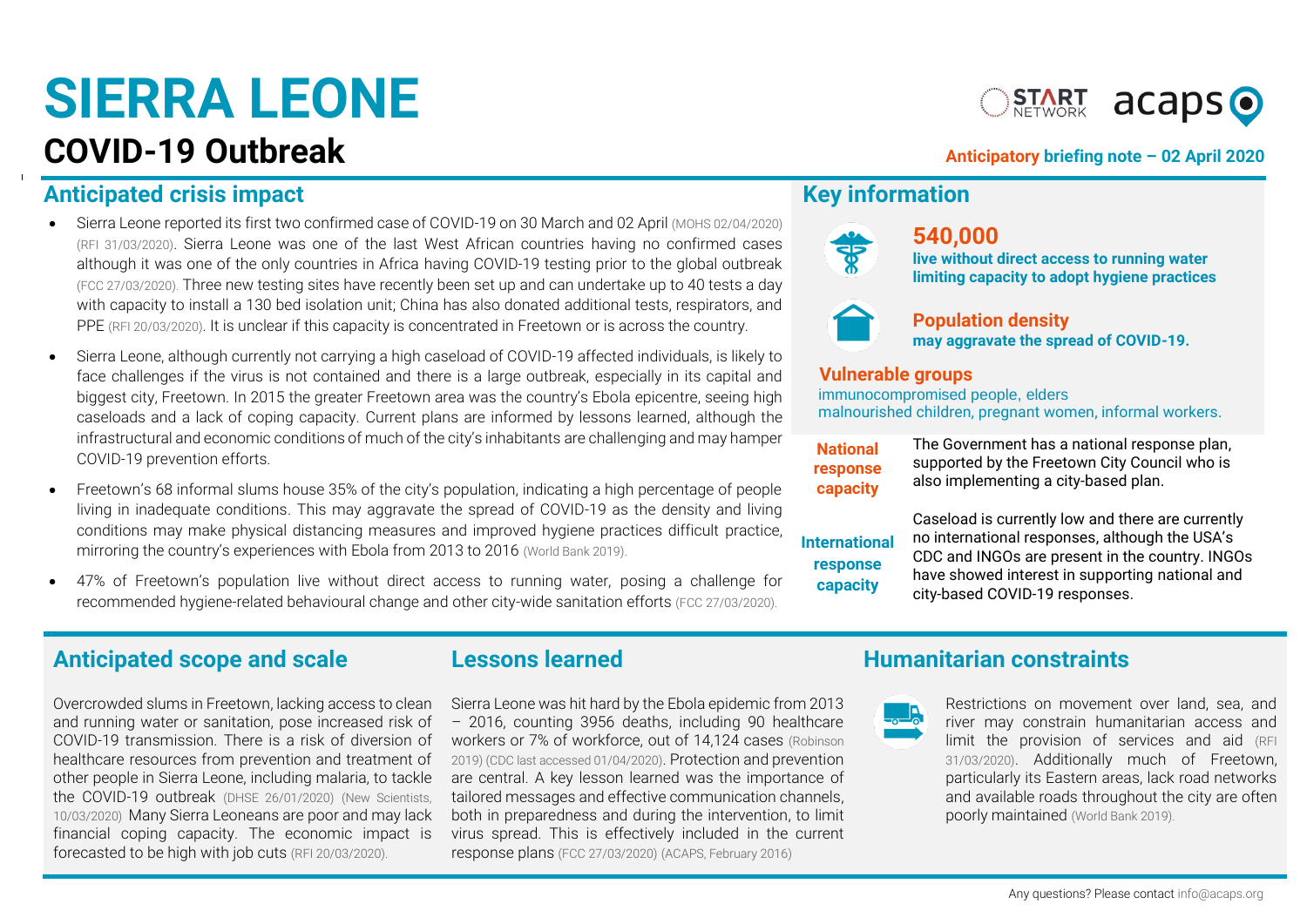### **Aggravating factors and risks**

### WASH

- Clean water and adequate sanitation facilities are crucial to provide in the context of a potential epidemic and mitigating its spread. Freetown faces several preexisting WASH challenges. Only 75% of Freetown inhabitants have access to an improved water source; only 30% of inhabitants have access to improved sanitation facilities (public or private flush toilets) [\(World Bank 2019\).](http://documents.worldbank.org/curated/en/994221549486063300/pdf/127039-REVISED-PUBLIC2-14-19-Freetown-Report-Final-web2.pdf) Running water is necessary – but 47% of Freetown's inhabitants live without access to it (FCC) [27/03/2020\).](https://fcc.gov.sl/wp-content/uploads/2020/03/FCC_COVID-19-Preparedness-and-Response-Plan-FINAL.pdf)
- Freetown's provision of public services is limited and unequally distributed; solid waste management is a notable challenge resulting in informal disposal techniques. As a consequence flooding often contaminates water sources needed for cleaning [\(World Bank 2019\).](http://documents.worldbank.org/curated/en/994221549486063300/pdf/127039-REVISED-PUBLIC2-14-19-Freetown-Report-Final-web2.pdf)
- Out of 31 markets only 10 provide a source of water for hand washing. 21 have no publicly available water supply [\(FCC 27/03/2020\).](https://fcc.gov.sl/wp-content/uploads/2020/03/FCC_COVID-19-Preparedness-and-Response-Plan-FINAL.pdf)

### Health

- Sierra Leone has 1.4 doctors, nurses, and midwives per 10,000 inhabitants [\(Robinson](https://www.ncbi.nlm.nih.gov/pmc/articles/PMC6676938/)  [2019\),](https://www.ncbi.nlm.nih.gov/pmc/articles/PMC6676938/) much lower than the world average of 9.3. Communication between health authorities and communities is poor, resulting in a lack of trust that may hamper COVID prevention efforts [\(SLURC 2018\)](https://www.slurc.org/uploads/1/0/9/7/109761391/slurc_policy_brief_no.3_fhs_web.pdf). An outbreak may also strain psycho-social needs and available resources.
- Sierra Leone has high malnutrition rates amongst children and adults, particularly women, which may limit immunity [\(Global Nutrition Report\)](https://globalnutritionreport.org/resources/nutrition-profiles/africa/western-africa/sierra-leone/).
- In Freetown public services are limited, complicated to access and unevenly distributed (see Figure 3). Healthcare shortages are prevalent across the country as well – prior to the outbreak it was estimated that Sierra Leone was short 32,000 health professionals to meet the normal needs of its population [\(Robinson 2019\)](https://www.ncbi.nlm.nih.gov/pmc/articles/PMC6676938/).
- Out of Freetown's 74 Public Health Facilities, 30 do not have adequate water sources. If inadequately addressed, this may aggravate the spread of COVID-19, especially in health facilities that may treat COVID-19 positive individuals. Other diseases risk being spread, if water sources are put under larger strain because of increased usage, and if health resources are diverted [\(FCC 27/03/2020\).](https://fcc.gov.sl/wp-content/uploads/2020/03/FCC_COVID-19-Preparedness-and-Response-Plan-FINAL.pdf)



### Population density and shelter

- Freetown's population density is one of the highest in the world with 8,450 persons per km2 [\(World Bank 2019\).](http://documents.worldbank.org/curated/en/994221549486063300/pdf/127039-REVISED-PUBLIC2-14-19-Freetown-Report-Final-web2.pdf)
- There is a high level of national and international movement in and out of Freetown, which may make contact tracing extremely difficult.
- The city has a high proportion of informal settlements, notably near the city centre, housing 35% of the city's inhabitants [\(FCC 27/03/2020\).](https://fcc.gov.sl/wp-content/uploads/2020/03/FCC_COVID-19-Preparedness-and-Response-Plan-FINAL.pdf)
- These conditions may pose a challenge to preventative measures and aggravate the spread of COVID-19 as physical distancing and restrained movement may be difficult to practice and/or impose in informal settlements [\(World Bank 2019\).](http://documents.worldbank.org/curated/en/994221549486063300/pdf/127039-REVISED-PUBLIC2-14-19-Freetown-Report-Final-web2.pdf)



### Livelihoods at risk

- The Freetown City Council acknowledges that a lockdown restricting all movement in the city may be difficult as the reserve capacities, or available food stock or savings, of inhabitants is severely limited; according to the latest statistics from 2011 52% of Sierra Leoneans live under the national poverty line [\(World Bank accessed 02/04/20\)](https://data.worldbank.org/country/sierra-leone). In Freetown, 30% of households earn less than \$1a day [\(FCC 27/03/2020\)](https://fcc.gov.sl/wp-content/uploads/2020/03/FCC_COVID-19-Preparedness-and-Response-Plan-FINAL.pdf).
- The Freetown City Council's three-tier COVID response plan indicates that market times will be regulated as a facet of its "Behavioural Change Support" pillar: markets will be open only from 7am to 7pm with restrictions on night trading, which may affect disrupt traders' livelihoods (FCC [27/03/2020\).](https://fcc.gov.sl/wp-content/uploads/2020/03/FCC_COVID-19-Preparedness-and-Response-Plan-FINAL.pdf)
- Additionally, smaller community markets may be closed which may further strain local communities if other livelihood opportunities or food aid are not provided [\(Politico SL 31/03/2020\)](https://www.politicosl.com/articles/traders-sierra-leone-capital-cry-over-council-restrictions); this may be especially challenging for a city whose economy is dominated by small-scale business and petty trade [\(SLURC 03/2017\)](https://www.slurc.org/uploads/1/0/9/7/109761391/slurc_policy_brief_1.pdf) [\(FCC 27/03/2020\).](https://fcc.gov.sl/wp-content/uploads/2020/03/FCC_COVID-19-Preparedness-and-Response-Plan-FINAL.pdf)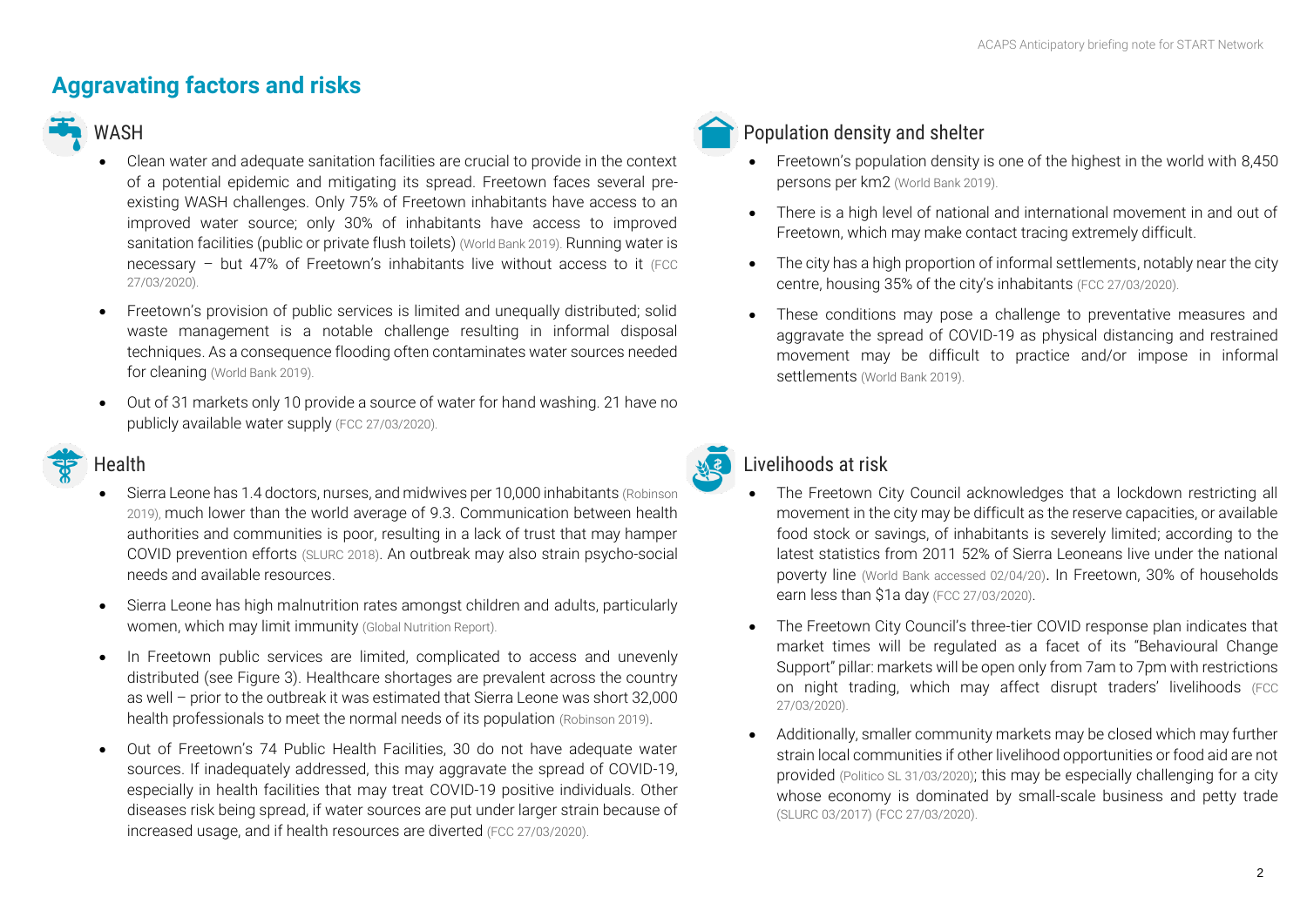### Current Government Measures and potential limitations

The Sierra Leone National Government has already declared a state of emergency over the next 12 -months across the country, requiring civilians to abide by government directives [\(Garda 26/03/2020\)](https://www.garda.com/crisis24/news-alerts/326706/sierra-leone-national-state-of-emergency-declared-march-25-update-3). Public spaces (including schools, colleges, and universities as of 31/03/2020) [\(RFI 31/03/2020\)](http://www.rfi.fr/en/international/20200331-no-lockdown-yet-as-sierra-leone-records-first-case-of-covid-19) have been closed and gatherings of more than 100 people banned. Movement across land, sea, and river ha s been restricted [\(RFI 31/03/2020\)](http://www.rfi.fr/en/international/20200331-no-lockdown-yet-as-sierra-leone-records-first-case-of-covid-19) , which may impact the psycho-social health of communities for whom movement, including as part of the burial process, is important [\(ALNAP 2017\)](https://reliefweb.int/sites/reliefweb.int/files/resources/alnap-urban-2017-ebola-population-movement.pdf) ; traders and other workers who must move for their work may see their livelihoods restricted. Restrictions on travel and denials of entries for foreign persons have been in effect since the week of 16 March [\(RFI 20/03/2020\)](http://www.rfi.fr/en/international/20200320-sierra-leone-braces-as-coronavirus-spreads-through-west-africa-ebola-outbreak-covid-19-julius-maada-bio). The borders with Liberia and Guinea were closed on 27 March for 30 days, as both countries have higher caseloads (16 cases in Guinea and 6 cases in Liberia ) [\(WHO](https://www.afro.who.int/health-topics/coronavirus-covid-19)  [last accessed 01/04/20\)](https://www.afro.who.int/health-topics/coronavirus-covid-19) ; this measure reflects lessons learned from the 2013 -2016 West African Ebola epidemi c [\(ALNAP 2017\)](https://reliefweb.int/sites/reliefweb.int/files/resources/alnap-urban-2017-ebola-population-movement.pdf). The President has given some indication that measures may be reinforced in the near future although it is unclear what those may be [\(Sierra Leone State House 31/03/2020\).](https://statehouse.gov.sl/wp-content/uploads/2020/03/Statement-by-His-Excellency-Dr-Julius-Maada-Bio-President-of-the-Republic-of-Sierra-Leone-at-the-Second-Press-Conference-on-COVID-19.-State-House-Freetown-31-March-2020.pdf)

Physical distancing, improved hygiene practices, and the local production of masks have been encouraged across the country [\(RFI 31/03/2020\).](http://www.rfi.fr/en/international/20200331-no-lockdown-yet-as-sierra-leone-records-first-case-of-covid-19) These recommendations may be particularly difficult to practice in Freetown's informal settlements and among residents who have limited access to safe water and adequate sanitation facilities; the Government's response plan as well as the Freetown City Council's seeks to partially address this by providing handwashing station s in schools, health facilities, and markets [\(RFI 25/03/2020\).](http://www.rfi.fr/en/africa/20200325-sierra-leone-announces-year-long-state-of-emergency-despite-no-confirmed-coronavirus) The Freetown City Council's plan also outlined several contingency preparations including identification of quarantine and burial locations, and the set-up of contact tracing and surveillance teams [\(FCC 27/03/2020\)](https://fcc.gov.sl/wp-content/uploads/2020/03/FCC_COVID-19-Preparedness-and-Response-Plan-FINAL.pdf). It is unclear however if these preparations may be ready to handle significant caseloads and sudden growths in caseloads.

Sierra Leone was one of the only African nations to have COVID -19 testing capacity prior to the outbreak [\(FCC 27/03/2020\)](https://fcc.gov.sl/wp-content/uploads/2020/03/FCC_COVID-19-Preparedness-and-Response-Plan-FINAL.pdf) and more testing kits have been donated to the country, although it is unclear if this capacity can be increased to accommodate higher caseloads. Additionally tests are only being done if individuals show "signs or symptoms", a strategy that may discount asymptomatic carriers who can also spread the virus [\(RFI 31/03/2020\)](http://www.rfi.fr/en/international/20200331-no-lockdown-yet-as-sierra-leone-records-first-case-of-covid-19). , The country's healthcare capacity was already limited and under -capacitated to serve inhabitants [\(Robinson 2019;](https://www.ncbi.nlm.nih.gov/pmc/articles/PMC6676938/) [SLURC 2018\)](https://www.slurc.org/uploads/1/0/9/7/109761391/slurc_policy_brief_no.3_fhs_web.pdf) ; although there have been some proposed preparation measure s including pre -positioned testing, isolation, and treatment facilities, it is unclear if treatment capacity will be able to deal with high active caseloads if preventative measures fail to contain the spread of the virus [\(Sierra Leone State House](https://statehouse.gov.sl/wp-content/uploads/2020/03/Statement-by-His-Excellency-Dr-Julius-Maada-Bio-President-of-the-Republic-of-Sierra-Leone-at-the-Second-Press-Conference-on-COVID-19.-State-House-Freetown-31-March-2020.pdf)  [31/03/2020\).](https://statehouse.gov.sl/wp-content/uploads/2020/03/Statement-by-His-Excellency-Dr-Julius-Maada-Bio-President-of-the-Republic-of-Sierra-Leone-at-the-Second-Press-Conference-on-COVID-19.-State-House-Freetown-31-March-2020.pdf)  Other critical health issues, including Malaria and maternal complications [\(SLURC 2018\)](https://www.slurc.org/uploads/1/0/9/7/109761391/slurc_policy_brief_no.3_fhs_web.pdf), may not be addressed if resources are exclusively funneled towards COVID - 19 responses.